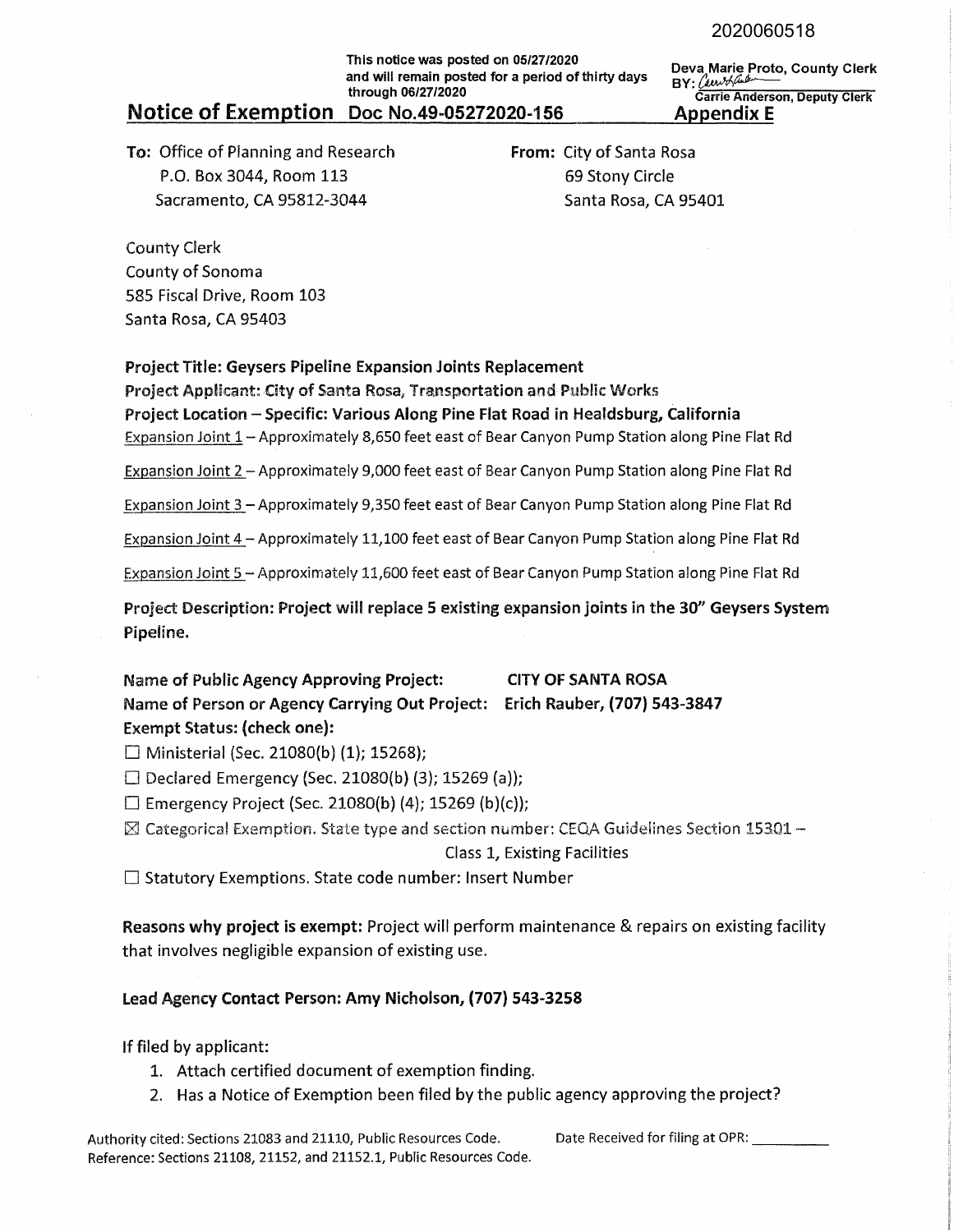|                    |  | Nο |               |                                  |
|--------------------|--|----|---------------|----------------------------------|
| Signature: Am Mich |  |    | Date: 4/29/26 | Title: Environmental Coordinator |

 $\boxtimes$  Signed by Lead Agency  $\Box$  Signed by Applicant

Governor's Office of Planning & Research

**JUN 23 2020** STATE CLEARINGHOUSE

Authority cited: Sections 21083 and 21110, Public Resources Code. Reference: Sections 21108, 21152, and 21152.1, Public Resources Code. Date Received for filing at OPR: \_\_\_\_\_\_\_\_\_\_\_\_\_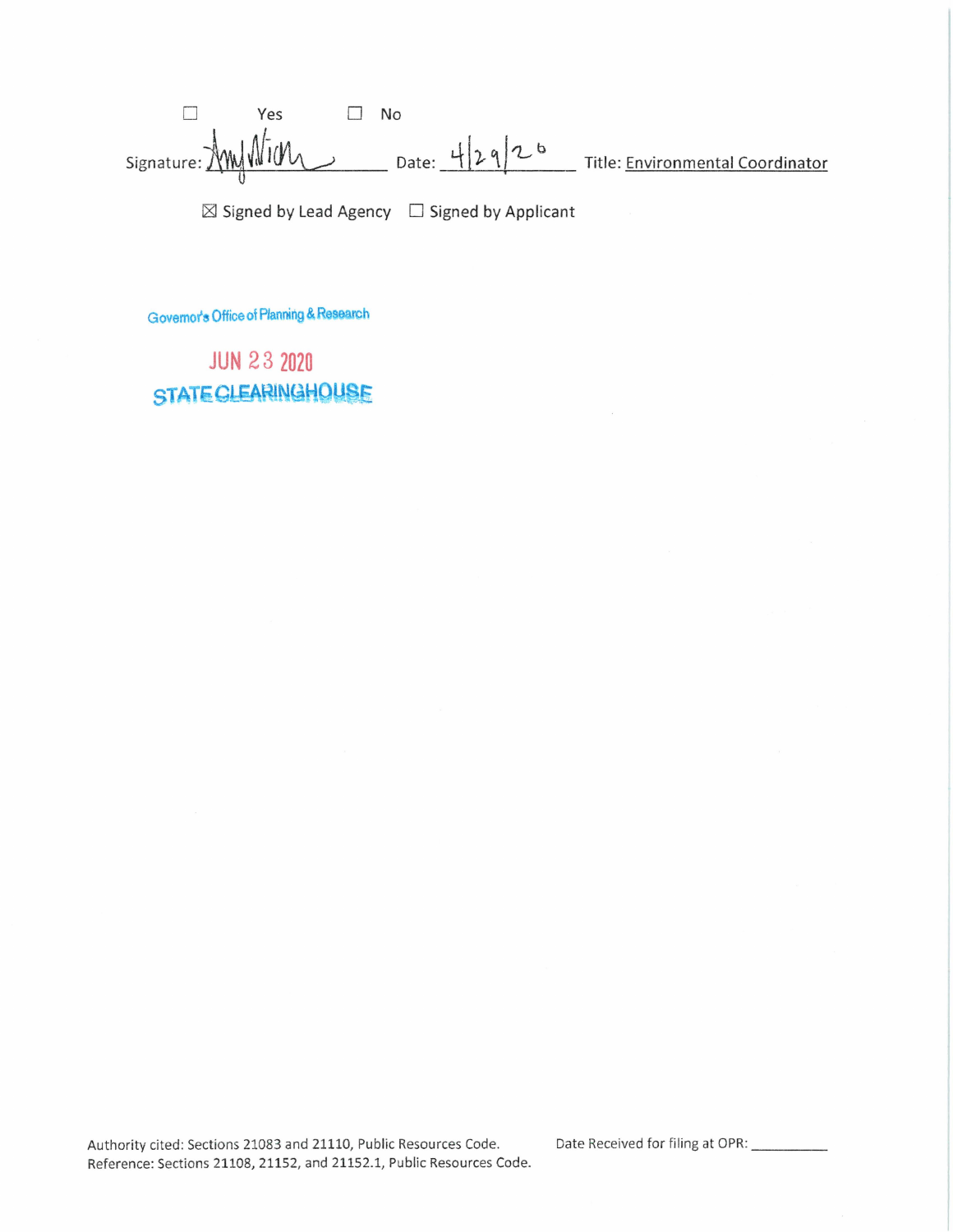

#### RECEIPT NUMBER: 49-05272020-156

STATE CLEARINGHOUSE NUMBER (If applicable)

| SEE INSTRUCTIONS ON REVERSE. TYPE OR PRINT CLEARLY. |                         |                                         |  |  |  |  |
|-----------------------------------------------------|-------------------------|-----------------------------------------|--|--|--|--|
| <b>LEAD AGENCY</b><br>CITY OF SANTA ROSA            | <b>LEADAGENCY EMAIL</b> | <b>IDATE</b><br>05/27/2020              |  |  |  |  |
| COUNTY/STATE AGENCY OF FILING<br>SONOMA             |                         | <b>IDOCUMENT NUMBER</b><br>  20-0527-26 |  |  |  |  |

### **PROJECT TITLE**

GEYSERS PIPELINE EXPANSION JOINTS REPLACMENT

| PROJECT APPLICANT NAME                                                             | <b>PROJECT APPLICANT EMAIL</b>                |                       |              | <b>PHONE NUMBER</b>                                                                                                                                                                                                                  |  |
|------------------------------------------------------------------------------------|-----------------------------------------------|-----------------------|--------------|--------------------------------------------------------------------------------------------------------------------------------------------------------------------------------------------------------------------------------------|--|
| CITY OF SANTA ROSA, TRANSPORATION & PUBLIC                                         |                                               |                       |              | $(707)$ $543-3258$                                                                                                                                                                                                                   |  |
| PROJECT APPLICANT ADDRESS                                                          | <b>ICITY</b>                                  | <b>STATE</b>          | ZIP CODE     |                                                                                                                                                                                                                                      |  |
| 69 STONY CIR                                                                       | SANTA ROSA                                    | CA                    | 95401        |                                                                                                                                                                                                                                      |  |
| PROJECT APPLICANT (Check appropriate box)                                          |                                               |                       |              |                                                                                                                                                                                                                                      |  |
| X Local Public Agency<br><b>School District</b>                                    | <b>Other Special District</b>                 |                       | State Agency | <b>Private Entity</b>                                                                                                                                                                                                                |  |
|                                                                                    |                                               |                       |              |                                                                                                                                                                                                                                      |  |
| <b>CHECK APPLICABLE FEES:</b><br>Environmental Impact Report (EIR)                 |                                               | \$3,343.25            |              |                                                                                                                                                                                                                                      |  |
| Mitigated/Negative Declaration (MND)(ND)                                           |                                               | \$2,406.75            |              | $\mathsf{\$}$                                                                                                                                                                                                                        |  |
| Certified Regulatory Program (CRP) document - payment due directly to CDFW         |                                               | \$1,136.50            |              | <u> 1989 - Jan Stern Stern Stern Stern Stern Stern Stern Stern Stern Stern Stern Stern Stern Stern Stern Stern Stern Stern Stern Stern Stern Stern Stern Stern Stern Stern Stern Stern Stern Stern Stern Stern Stern Stern Stern</u> |  |
|                                                                                    |                                               |                       |              |                                                                                                                                                                                                                                      |  |
| Exempt from fee<br>Ø                                                               |                                               |                       |              |                                                                                                                                                                                                                                      |  |
| X Notice of Exemption (attach)                                                     |                                               |                       |              |                                                                                                                                                                                                                                      |  |
| CDFW No Effect Determination (attach)                                              |                                               |                       |              |                                                                                                                                                                                                                                      |  |
| Fee previously paid (attach previously issued cash receipt copy)                   |                                               |                       |              |                                                                                                                                                                                                                                      |  |
|                                                                                    |                                               |                       |              |                                                                                                                                                                                                                                      |  |
| Water Right Application or Petition Fee (State Water Resources Control Board only) |                                               | \$850.00              |              |                                                                                                                                                                                                                                      |  |
| County documentary handling fee<br>M                                               |                                               |                       | \$           | \$50.00                                                                                                                                                                                                                              |  |
| Other<br>П                                                                         |                                               |                       |              |                                                                                                                                                                                                                                      |  |
| <b>PAYMENT METHOD:</b>                                                             |                                               |                       |              | \$50.00                                                                                                                                                                                                                              |  |
| $\Box$ Check<br>Other<br>$\Box$ Cash<br>$\Box$ Credit<br>K.                        |                                               | <b>TOTAL RECEIVED</b> |              |                                                                                                                                                                                                                                      |  |
| <b>SIGNATURE</b>                                                                   | AGENCY OF FILING PRINTED NAME AND TITLE       |                       |              |                                                                                                                                                                                                                                      |  |
| Carrio Landen                                                                      |                                               |                       |              |                                                                                                                                                                                                                                      |  |
|                                                                                    | Carrie Anderson, Deputy County Clerk-Recorder |                       |              |                                                                                                                                                                                                                                      |  |